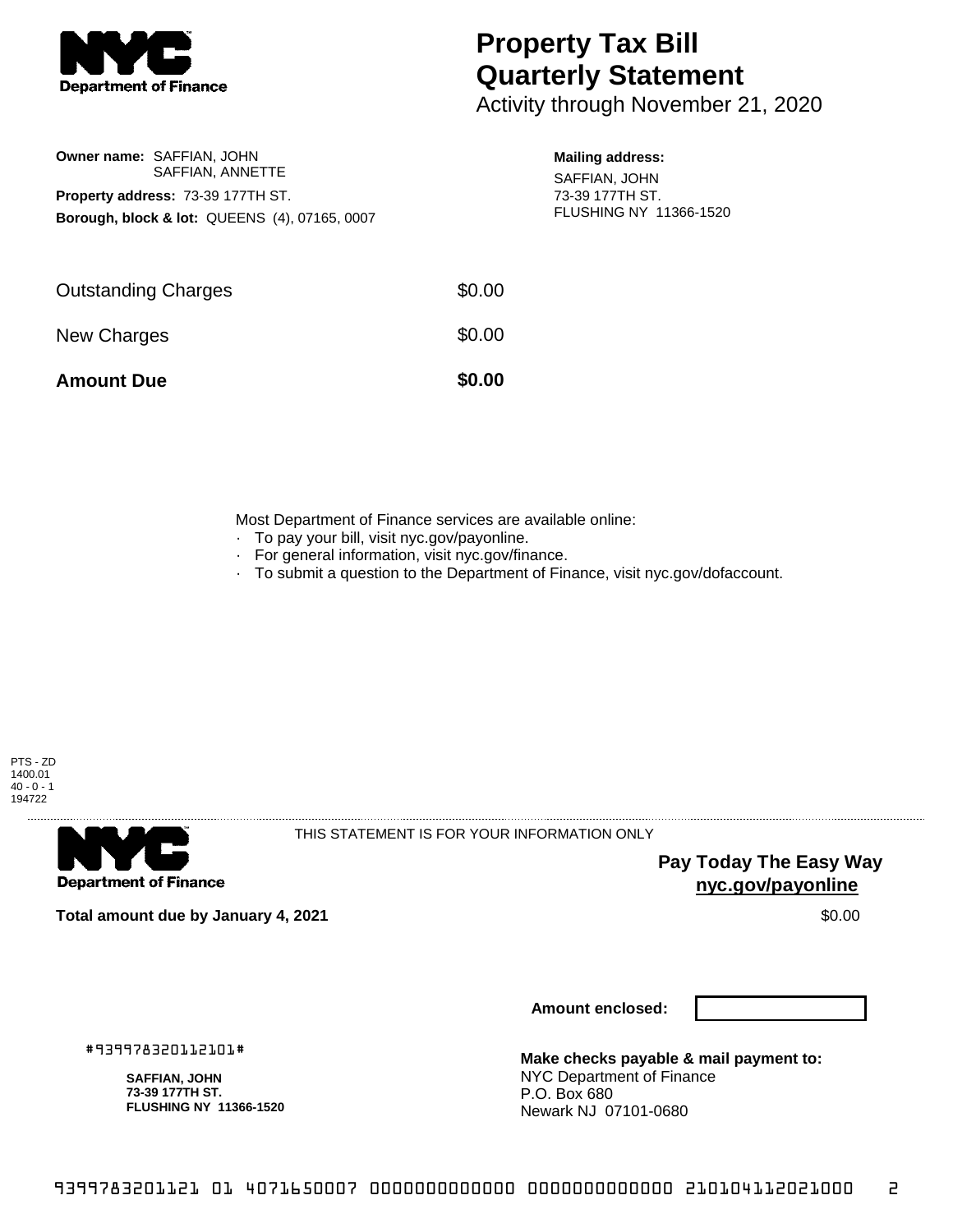

| <b>Previous Charges</b><br>Total previous charges including interest and payments |                      | Amount<br>\$0.00 |                        |
|-----------------------------------------------------------------------------------|----------------------|------------------|------------------------|
|                                                                                   |                      |                  | <b>Current Charges</b> |
| Finance-Property Tax                                                              |                      | 01/01/2021       | \$2,302.02             |
| <b>Adopted Tax Rate</b>                                                           |                      |                  | $$-26.54$              |
| Payment                                                                           | 09/15/2020           |                  | $$-2,302.02$           |
| Payment Adjusted                                                                  | 01/01/2021           |                  | \$26.54                |
| <b>Total current charges</b>                                                      |                      |                  | \$0.00                 |
| <b>Tax Year Charges Remaining</b>                                                 | <b>Activity Date</b> | Due Date         | Amount                 |
| Finance-Property Tax                                                              |                      | 04/01/2021       | \$2,302.02             |
| <b>Adopted Tax Rate</b>                                                           |                      |                  | $$-26.54$              |
| <b>Early Payment Discount</b>                                                     |                      | 04/01/2021       | $$-22.79$              |
| <b>Early Payment Discount</b>                                                     |                      | 04/01/2021       | \$0.18                 |
| Payment                                                                           | 09/15/2020           |                  | $$-2,279.23$           |
| Payment Adjusted                                                                  | 01/01/2021           |                  | \$26.36                |
| Total tax year charges remaining                                                  |                      |                  | \$0.00                 |
| <b>Overpayments/Credits</b>                                                       | <b>Activity Date</b> | <b>Due Date</b>  | Amount                 |
| <b>Credit Balance</b>                                                             |                      | 10/01/2020       | $$-52.90$              |

**Total overpayments/credits remaining on account \$52.90**

You must apply for a refund or a transfer of credits resulting from overpayments within six years of the date of **the overpayment or credit. Please note that overpayments and credits are automatically applied to unpaid taxes.**

## **Home banking payment instructions:**

- 1. **Log** into your bank or online bill pay website.
- 2. **Add** the new payee: NYC DOF Property Tax. Enter your account number, which is your boro, block and lot, as it appears here: 4-07165-0007 . You may also need to enter the address for the Department of Finance. The address is P.O. Box 680, Newark NJ 07101-0680.
- 3. **Schedule** your online payment using your checking or savings account.

## **Did Your Mailing Address Change?** If so, please visit us at **nyc.gov/changemailingaddress** or call **311.**

When you provide a check as payment, you authorize us either to use information from your check to make a one-time electronic fund transfer from your account or to process the payment as a check transaction.